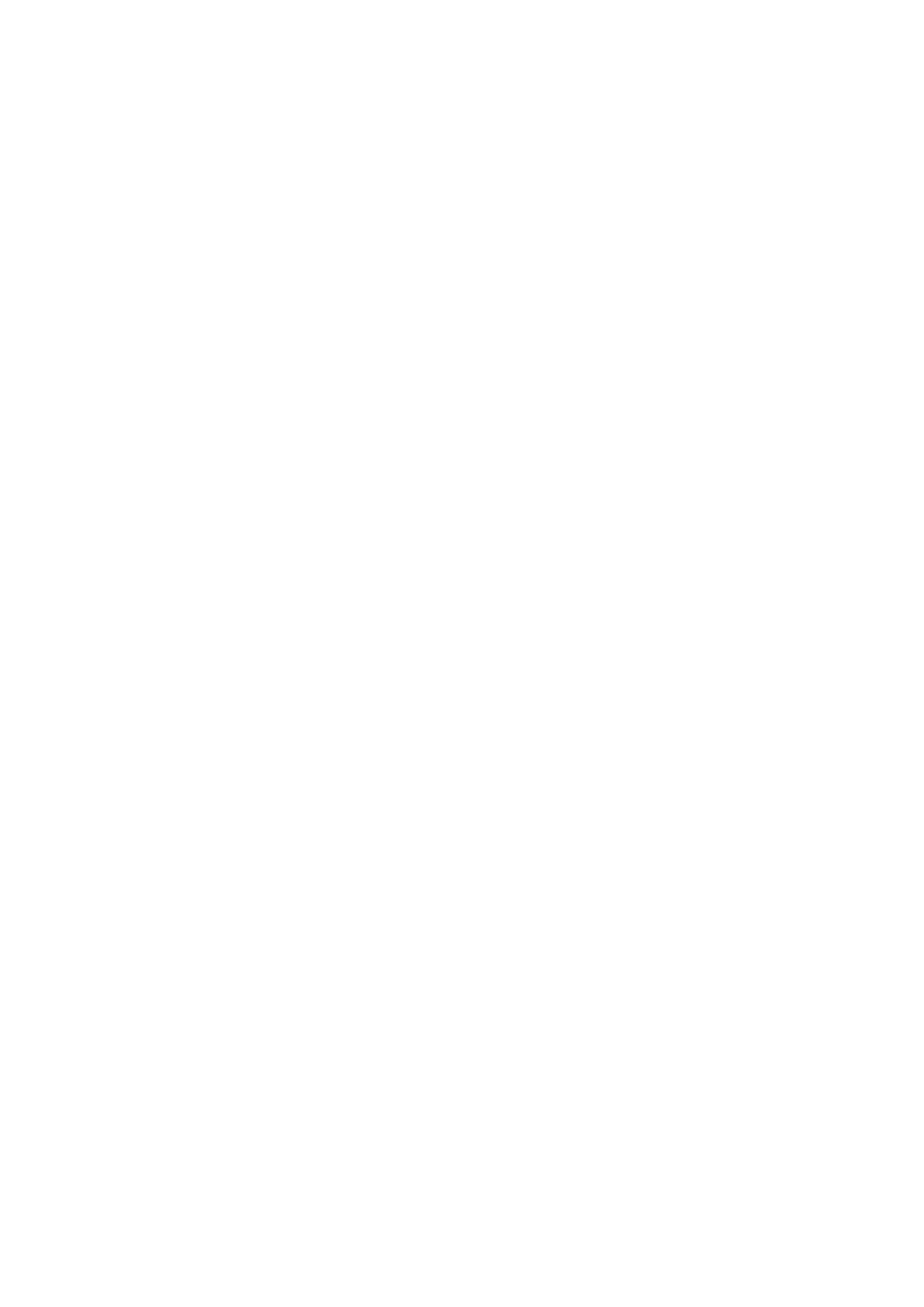

Resolution number IMSB/2019/1

MOVED by IMSB Member R Blair, seconded by IMSB Member L Ngamane:

That the Independent Maori Statutory Board:

a) accept the apologies from Glenn Wilcox, Terrance Hohneck and Tony Kake for absence.

#### **CARRIED**

#### **2 Declaration of Interest**

Declarations of interest declared;

R. Blair : Harrison Grierson Ltd : Independent Director and Eden Park Trust Board Trustee J. Brown : Director of Kiwibuild Co (iwi owned)

## **3 Confirmation of Minutes**

Resolution number IMSB/2019/2

MOVED by IMSB Member T Henare, seconded by Chairperson D Taipari:

That the Independent Maori Statutory Board:

a) confirm the ordinary minutes of its meeting, held on Monday, 3 December 2018, including the confidential section, as a true and correct record.

#### **CARRIED**

#### **4 Extraordinary Business**

There was no extraordinary business.

## **5 Financial Management Report November 2018**

Resolution number IMSB/2019/3

MOVED by IMSB Member R Blair, seconded by IMSB Member T Henare:

That the Independent Maori Statutory Board:

a) receives the Financial Management Report to 30th November 2018

#### **CARRIED**

#### **6 Financial Management Report December 2018**

Resolution number IMSB/2019/4

MOVED by IMSB Member J Brown, seconded by IMSB Member L Ngamane:

That the Independent Maori Statutory Board:

a) receives the Financial Management Report to 30th December 2018

#### **CARRIED**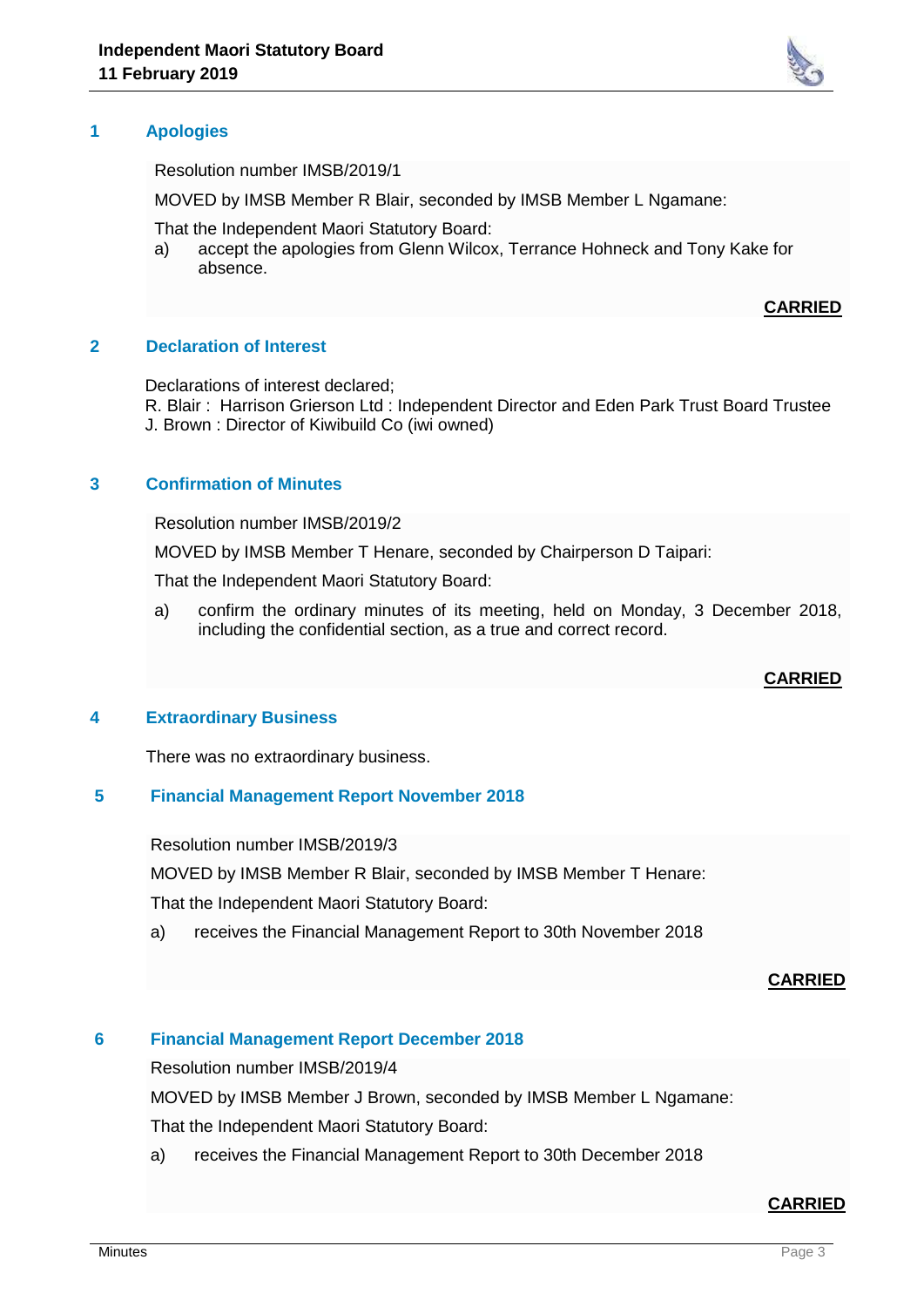

# **7 Update Board Strategic Priorities Report February 2019**

Resolution number IMSB/2019/5

MOVED by IMSB Member T Henare, seconded by IMSB Member R Blair: That the Independent Maori Statutory Board:

a) receive the Board Strategic Work Priorities Report February 2018

## **CARRIED**

# **8 Kāinga Strategic Action Plan**

Resolution number IMSB/2019/6

MOVED by IMSB Member T Henare, seconded by IMSB Member D Kirkwood:

That the Independent Maori Statutory Board:

- a) receives the report on the Kāinga Strategic Action Plan
- b) notes the next steps identified.

## **CARRIED**

## **9 Auckland Plan 2050 Implementation and Reporting**

Resolution number IMSB/2019/7

MOVED by IMSB Member L Ngamane, seconded by IMSB Member R Blair: That the Independent Maori Statutory Board:

- a) receive the report on Auckland Plan 2050 Implementation and Reporting.
- *D Kirkwood left the meeting at 11.02 am. D Kirkwood returned to the meeting at 11.03 am.*

**CARRIED**

### **10 Enhancing the Use of Iwi Management Plans**

Resolution number IMSB/2019/8

MOVED by IMSB Member T Henare, seconded by IMSB Member J Brown: That the Independent Maori Statutory Board:

a) receives the report on 'Enhancing the Use of Iwi Management Plans

#### **CARRIED**

## **11 Next Board Meeting**

Resolution number IMSB/2019/9 MOVED by IMSB Member T Henare, seconded by IMSB Member D Kirkwood: That the Independent Maori Statutory Board: